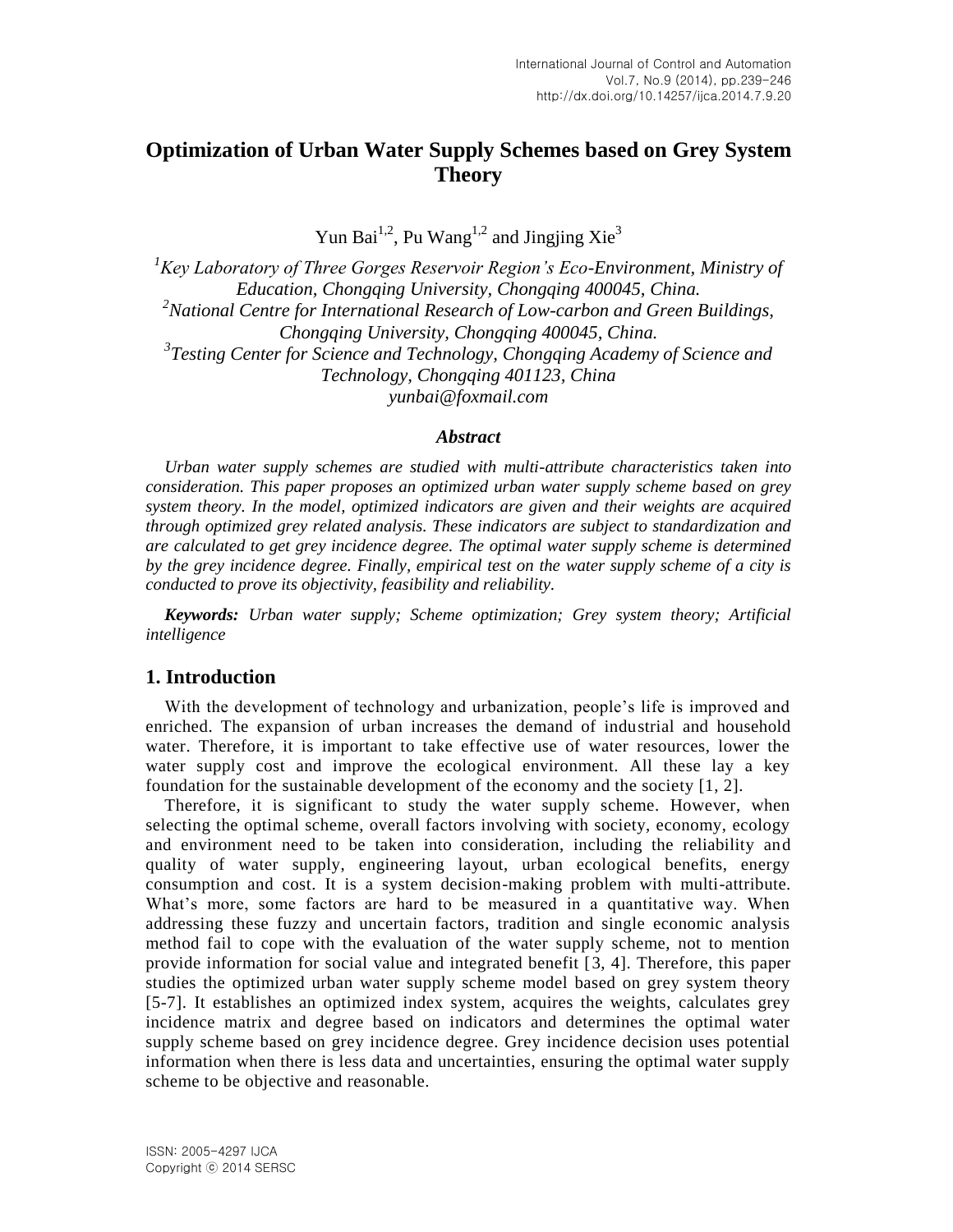## **2. Optimized Indicators of Urban Water Supply Scheme and Grey Weight Distribution**

## **2.1. Optimized Index System of Water Supply Scheme**

To select the optimal water supply scheme, social factors, economic factors, ecological and environmental factors all need to be considered. After consulting with experts and technicians in this field, this paper establishes an optimized index system with multi-attribute. First level index includes economic indicators, social indicators, ecological indicators and environmental indicators. Every first level index has its own second level index. Details are shown in Figure 1.



**Figure 1. Optimized Index System of Water Supply Scheme**

Suppose there are *m* water supply schemes *S*. They constitute the multi-attribute decision set  $S = \{S_1, S_2, \ldots, S_m\}$ , and  $I = \{I_1, I_2, \ldots, I_n\}$  refers to the set of indicators for the optimization. Then the characteristic value of scheme  $S_j$  to optimized indicator  $I_j$  is  $a_{ij}$  (*i*=1,2,…, *m*; *j*=1,2,…, *n*). **A**=( $a_{ij}$ <sub>)mxn</sub> is described as the optimized decision matrix of scheme set **S** about optimized indicator set **I**.

## **2.2. Weight of Optimized Indicators of Water Supply Scheme**

Suppose there are *n* optimized indicators *I*, *q* experts are invited to score those indicators by the scale of  $1~9$ . And the scale sequence of optimized indicators is *Yj*=(*yj*(1), *yj*(2), L, *yj*(*q*)). (*j*=1,2, L, *n*)

Establish the grey incidence sequence of optimized indicators:

$$
Y_0 = (y_0(1), y_0(2), L, y_0(Q)), \tag{1}
$$

where  $y_0(k) = \max_{1 \le k \le q} (y_j(k)).$ 

The incidence coefficient between the optimized indicator sequence  $Y_i$  and ideal indicator sequence  $Y_0$  at *j* is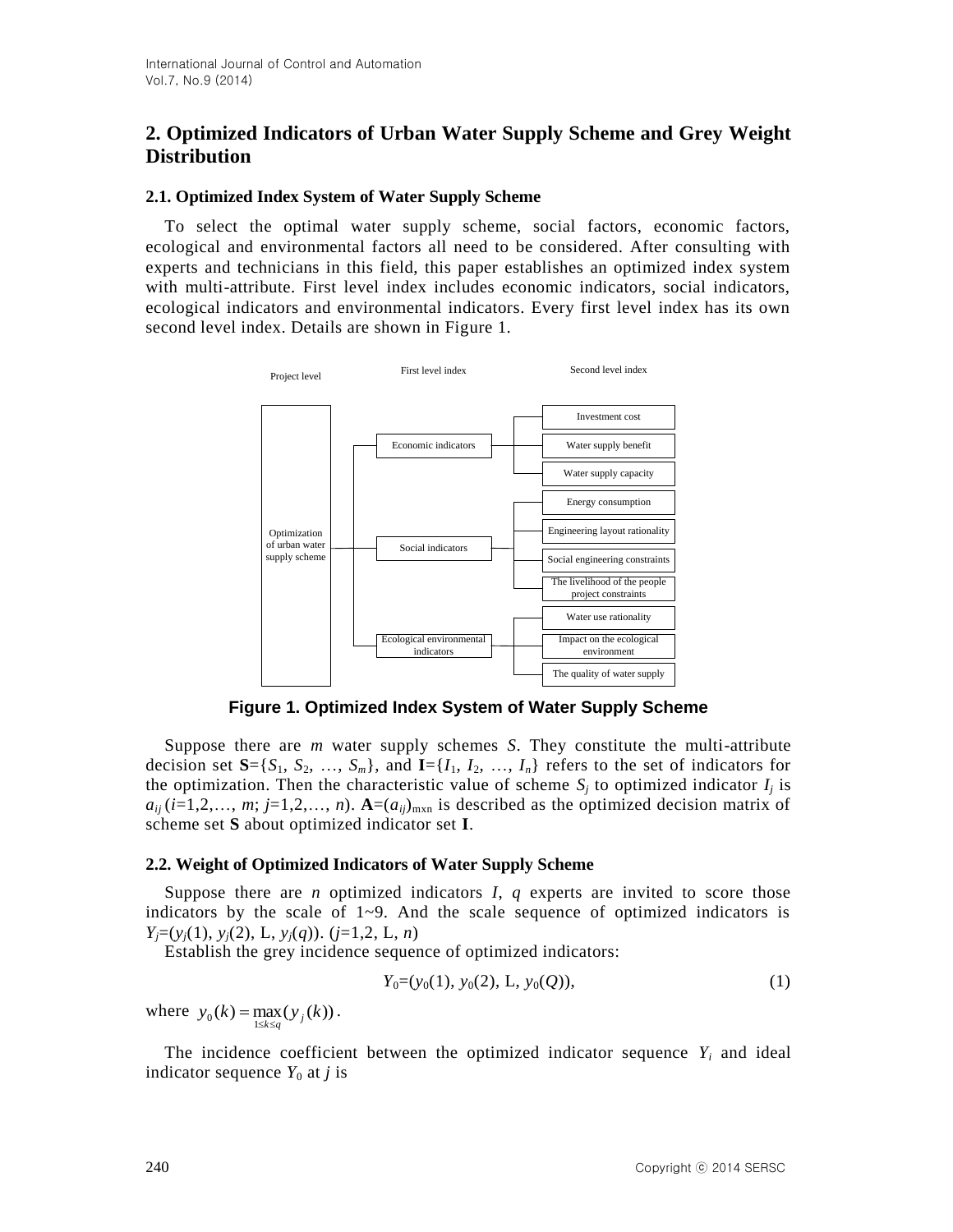$$
\xi_i^j = \frac{\min_{j} \min_{k} |y_0(j) - y_j(k)| + \beta \max_{j} \max_{k} |y_0(j) - y_j(k)|}{|y_0(j) - y_j(k)| + \beta \max_{j} \max_{k} |y_0(j) - y_j(k)|},
$$
\n(2)

where  $\beta$  refers to identification coefficient ( $\beta$ =0.5).

The incidence degree between the optimized indicator sequence  $Y_i$  and ideal indicator sequence  $Y_0$  is:

$$
\delta(i) = \left(\sum_{k=1}^{q} \xi_i^j\right) / q. \tag{3}
$$

Then the weight of the optimized indicator  $I_j$  is expressed as

$$
w_{I_j} = \delta(j) / (\sum_{j=1}^n \delta(j)). \tag{4}
$$

Here comes the weight sequence of all optimized indicators  $\mathbf{W} = (w_{I_1}, w_{I_2}, L, w_{I_n})^T$ .

## **3. Optimized Model of Water Supply Scheme Based on Grey System Theory**

#### **3.1. Standardization of Optimized Indicators**

Under the optimized indicator system, optimized indicators vary in scale and quantity and are of different types. Some are of efficiency type that asks for a bigger indicator. Some are of cost type that asks for a smaller indicator. Some are of accurate quantitative indicators, some are of fuzzy and uncertain qualitative indicators, and others are of interval type. Thus, these indicators need standardization and normalization to eliminate their differentials. This paper divides indicators into three categories: cost type, efficiency type and interval type.

When the optimized indicator is of cost type, the value of  $S_i$  to  $I_j$  is  $a_{ij}$ , after standardization, the value  $\overline{a}_{ij}$  is expressed as

$$
\overline{a}_{ij} = \frac{\max_{1 \le i \le m} (a_{ij}) - a_{ij}}{\max_{1 \le i \le m} (a_{ij}) - \min_{1 \le i \le m} (a_{ij})}.
$$
\n
$$
(5)
$$

When the optimized indicator is of efficiency type, the value of  $S_i$  to  $I_j$  is  $a_{ij}$ , after standardization, the value  $\overline{a}_{ij}$  is expressed as

$$
\overline{a}_{ij} = \frac{a_{ij} - \min_{1 \le i \le m} (a_{ij})}{\max_{1 \le i \le m} (a_{ij}) - \min_{1 \le i \le m} (a_{ij})}.
$$
(6)

When the optimized indicator is of interval type, the value of  $S_i$  to  $I_j$  is  $a_{ij}$ , after standardization, the value  $\overline{a}_{ij}$  is expressed as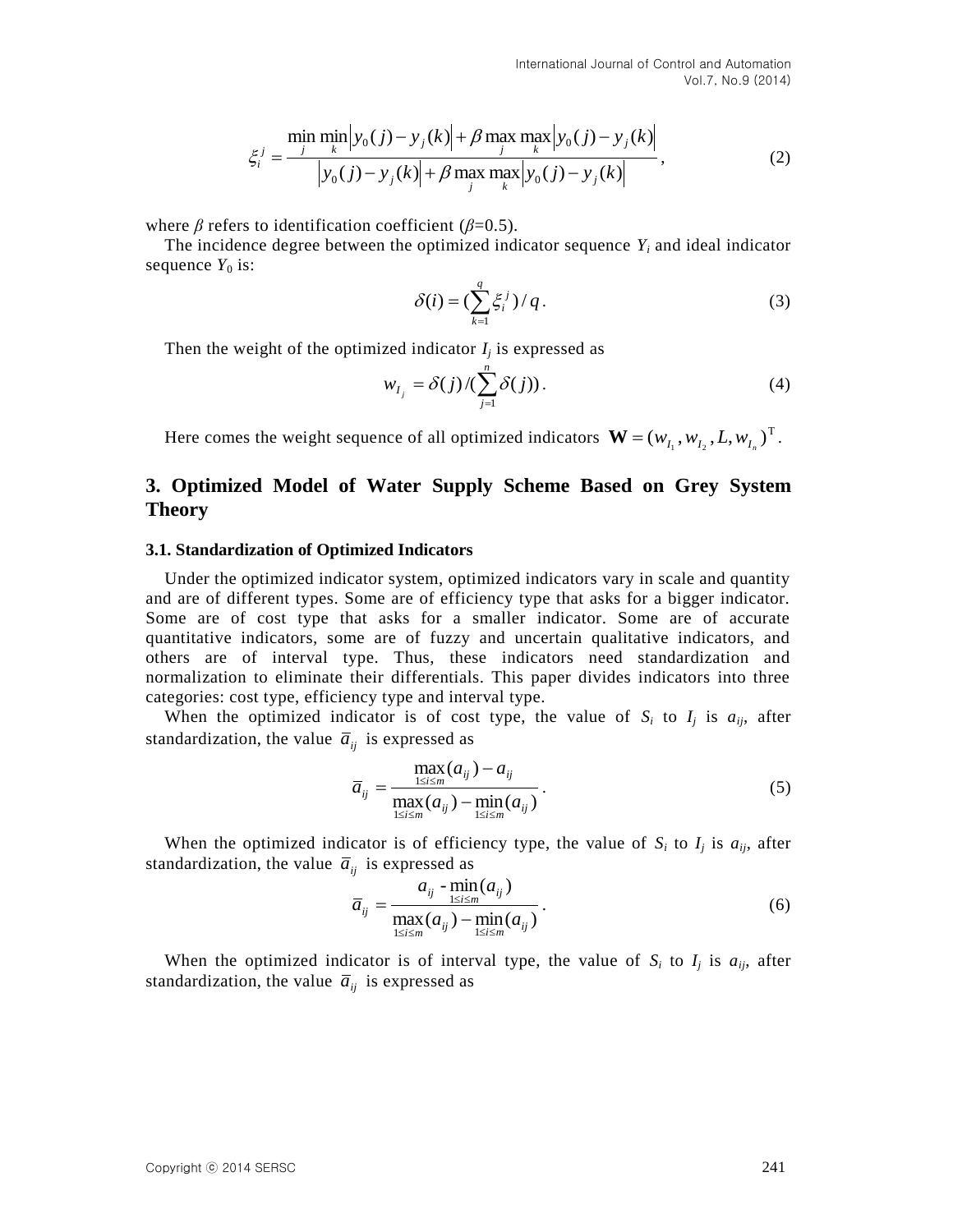$$
\bar{a}_{ij} = \begin{cases}\n1 - \frac{2(a - a_{ij})}{a - \min(a_{ij})} & a_{ij} \le a \\
1 & a_{ij} \in [a, b]. \\
1 - \frac{2(a_{ij} - b)}{\max(a_{ij}) - b} & a_{ij} \ge b\n\end{cases}
$$
\n(7)

#### **3.2 Analysis of Grey Incidence Degree**

Grey incidence degree analysis aims at studying the curve trend of data sequence based on grey system theory. The grey incidence degree of data sequence is introduced when there are few data and when the data are uncertain. Potential grey information is used for system prediction and decision [8-10]. Tradition system prediction or decision only considers a single incidence degree between effectiveness evaluation vectors of all system schemes and ideal effectiveness evaluation vector. But this method may not tab the information of system prediction or decision to the full use.

This is usually the case in the optimization of water supply scheme. When some scheme is closest to the ideal best scheme, it may also be not far from the ideal worst scheme. This makes the single incidence degree limited. Therefore, in the course of optimization, the grey incidence degree of effectiveness evaluation vectors of all system schemes and ideal best effectiveness evaluation vector need to be addressed. Otherwise, the optimized scheme cannot be objective and reliable.

Assume that all optimized indicators are standardized and of efficiency type. The ideal best water supply scheme  $S_O$  and the ideal worst water supply scheme  $S_N$  is described as

$$
S_{O} = (\overline{a}_{1}^{O}, \overline{a}_{2}^{O}, ..., \overline{a}_{n}^{O}) = (\max_{1 \le i \le m} (\overline{a}_{i1}), \max_{1 \le i \le m} (\overline{a}_{i2}), ..., \max_{1 \le i \le m} (\overline{a}_{in})),
$$
\n(8)

$$
S_N = (\overline{a}_1^N, \overline{a}_2^N, ..., \overline{a}_n^N) = (\min_{1 \le i \le m} (\overline{a}_{i1}), \min_{1 \le i \le m} (\overline{a}_{i2}), ..., \min_{1 \le i \le m} (\overline{a}_{in}))
$$
 (9)

According to grey incidence analysis theory, the incidence coefficient  $\varphi_{ij}^0$  between water supply scheme  $S_i$  and the ideal optimal water supply scheme  $S_o$  about indicator  $I_j$ is

$$
\varphi_{ij}^O = \frac{\min_{i} \min_{j} |\overline{a}_{ij} - \overline{a}_{j}^O| + \beta \max_{i} \max_{j} |\overline{a}_{ij} - \overline{a}_{j}^O|}{|\overline{a}_{ij} - \overline{a}_{j}^O| + \beta \max_{i} \max_{j} |\overline{a}_{ij} - \overline{a}_{j}^O|}.
$$
\n(10)

The incidence coefficient  $\varphi_{ij}^N$  between water supply scheme  $S_i$  and the ideal worst supply scheme  $S_N$  about indicator  $I_j$  is

$$
\varphi_{ij}^N = \frac{\min_{j} \min_{j} |\overline{a}_{ij} - \overline{a}_{j}^N| + \beta \max_{i} \max_{j} |\overline{a}_{ij} - \overline{a}_{j}^N|}{|\overline{a}_{ij} - \overline{a}_{j}^N| + \beta \max_{i} \max_{j} |\overline{a}_{ij} - \overline{a}_{j}^N|}.
$$
\n(11)

Given different weight of optimized indicators, the weighed grey incidence degree  $\psi_i^O$  between the supply scheme  $S_i$  and the ideal best water supply scheme  $S_O$  about all indicators is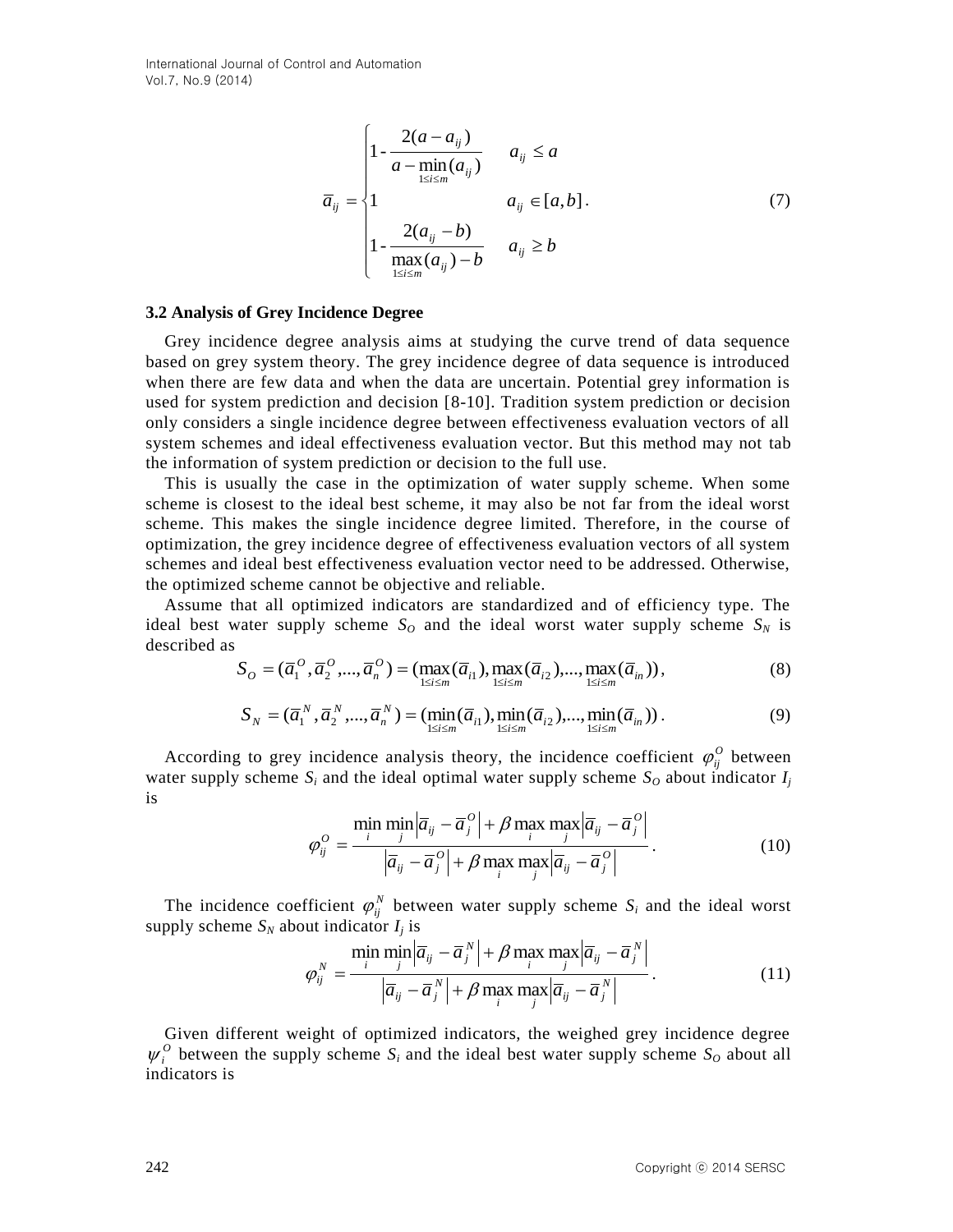$$
\psi_i^0 = \sum_{j=1}^n (w_{I_i} \times \varphi_{ij}^0).
$$
 (12)

The weighed grey incidence degree  $\psi_i^N$  between the supply scheme  $S_i$  and the ideal worst water supply scheme  $S_N$  about all indicators is

$$
\psi_i^N = \sum_{j=1}^n (w_{I_i} \times \phi_{ij}^N).
$$
 (13)

 $w_i^0 = \sum_{j=1}^n (w_i \times \phi_{ij}^{0})$ . (12<br>
The weighed groy incidence degree  $y_i^0$  hetween the supply scheme  $S_i$  and the idea<br>
worst water supply scheme  $S_0$  about all indeteriors in<br>  $w_i^0 = \sum_{j=1}^n (w_i \times \phi_{ij}^0)$ . (13<br>
Throu Through analysis, the bigger the weighed grey incidence degree  $\psi_i^0$  is, the closer  $S_i$ is to  $S_O$  and the better the scheme will be. The smaller the weighed grey incidence degree  $\psi_i^N$  is, the closer  $S_i$  is to  $S_N$  and the worse the scheme will be. So, the grey incidence degree  $\psi_i$  is defined as

$$
\psi_i = \frac{(\psi_i^0)^2}{(\psi_i^0)^2 + (\psi_i^N)^2}.
$$
\n(14)

 $W_i$  is useful to get the optimal water supply scheme.

#### **3.3 Optimal Model and Algorithm**

By establishing the optimized index system of water supply scheme and standardization and normalization of indicators, an integrated grey incidence degree is acquired. The algorithm is described as follows:

**Step 1** Consult with experts and technicians to get the multi-attribute optimized index system;

**Step 2** Invite experts and technicians to score optimized indicators with the scale of 1~9 and get different weights based on expression (1) to (4);

**Step 3** Acquire water supply scheme based on urban water demand and from the scheme set;

**Step 4** Based on the scheme set, apply optimized indicators to standardization and normalization based on expression (5), (6) and (7);

**Step 5** Construct the ideal best water supply scheme  $S<sub>O</sub>$  and the ideal worst water supply scheme  $S_N$  based on expression (8) and (9);

**Step 6** Get the grey incidence coefficient between different water supply schemes and the ideal best water supply scheme  $S<sub>O</sub>$  and the ideal worst water supply scheme  $S<sub>N</sub>$ based on expression (10) and (11);

**Step 7** Get the grey incidence degree between different water supply schemes and the ideal best water supply scheme  $S<sub>O</sub>$  and those and the ideal worst water supply scheme  $S<sub>N</sub>$ based on expression (12) and (13);

**Step 8** Get the integrated grey incidence degree between different water supply schemes and the ideal best water supply scheme based on expression (14);

**Step 9** Rank the schemes according to the integrated grey incidence degree. The one with the largest integrated grey incidence degree is the optimal scheme.

#### **4. Case Study**

This paper tests the model and algorithm based on a water supply scheme of a city. Under the optimized index system in Chapter 2.1, weights of optimized indicators are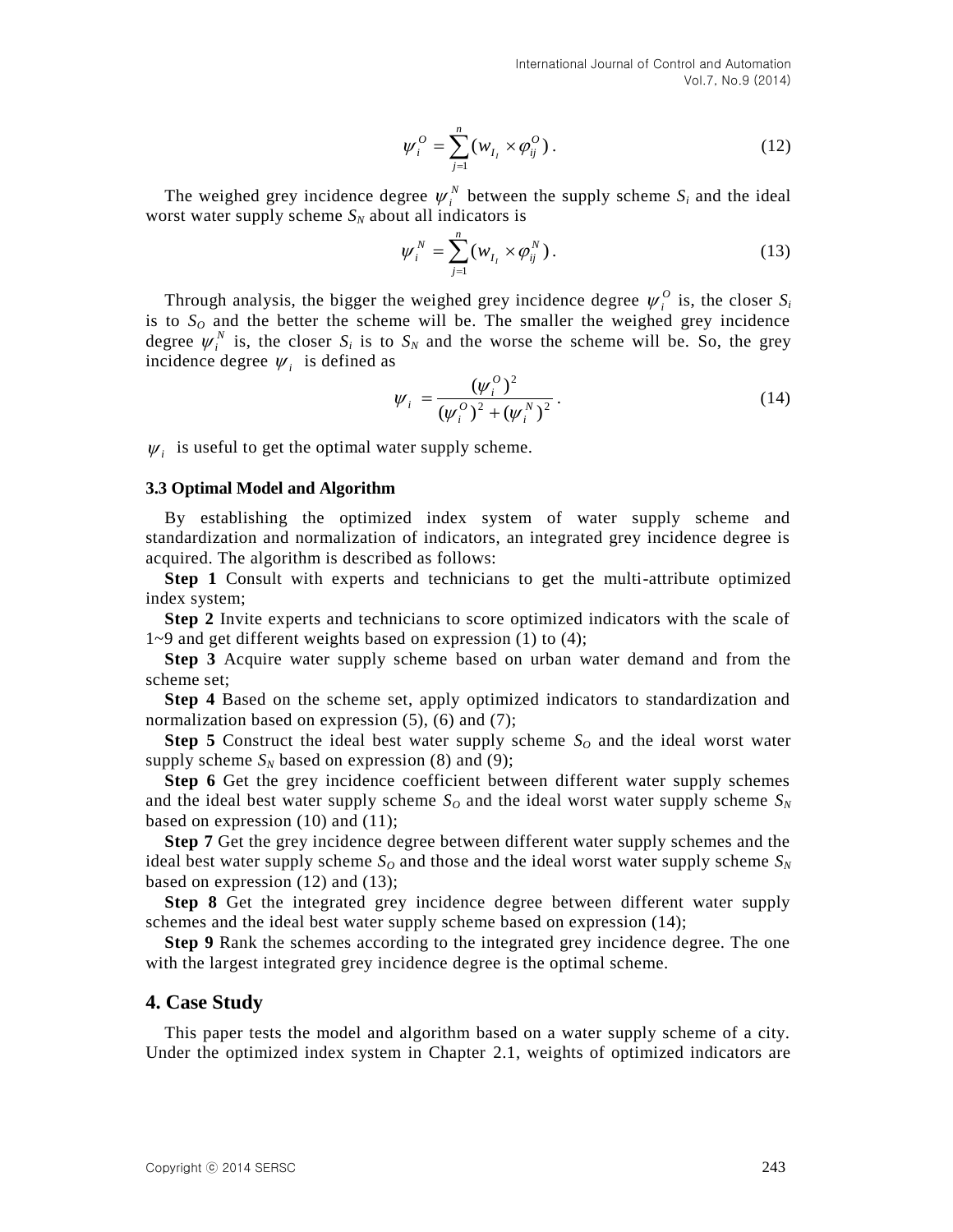given by experts. The weight of first level index and second level index is shown in Table 1 and Table 2.

| First level index                  | Weight | Expert score |
|------------------------------------|--------|--------------|
| Economic index                     | 0.356  | 9,8,9,9,7,8  |
| Social index                       | 0.312  | 8,7,8,8,7,9  |
| Ecological and environmental index | 0.337  | 9,8,7,8,8,8  |

## **Table 1. Weight of First Level Index**

| First level index                     | Second level index                                  | Weight | Expert score |
|---------------------------------------|-----------------------------------------------------|--------|--------------|
|                                       | Investment cost                                     | 0.332  | 9,8,9,9,7,9  |
| Economic index                        | Water supply benefit                                | 0.323  | 8,9,8,9,9,9  |
|                                       | Water supply capacity                               | 0.340  | 9,9,9,9,9,9  |
|                                       | Energy consumption                                  | 0.259  | 9,8,9,9,9,9  |
|                                       | Engineering layout<br>rationality                   | 0.235  | 8,8,7,9,8,9  |
| Social index                          | Social engineering<br>constraints                   | 0.253  | 8,8,8,7,8,9  |
|                                       | The livelihood of the people<br>project constraints | 0.253  | 8,7,8,8,8,9  |
|                                       | Water use rationality                               | 0.324  | 8,8,9,8,7,8  |
| Ecological and<br>environmental index | Impact on the ecological<br>environment             | 0.282  | 8,9,7,7,7,8  |
|                                       | The quality of water supply                         | 0.394  | 9,9,9,9,9,8  |

## **Table 2. Weight of Second Level Index**

After survey and analysis of this particular water supply scheme, there come three water supply schemes. The parameters of each one are shown in Table 3.

| Optimized index                                     | Parameters    |               |               |
|-----------------------------------------------------|---------------|---------------|---------------|
|                                                     | Scheme 1      | Scheme 2      | Scheme 1      |
| Investment cost(Yuan/ $V^3$ )                       | 1.21          | 1.17          | 1.22          |
| Water supply benefit(Yuan/ $V^3$ )                  | 1.19          | 1.05          | 1.12          |
| Water supply capacity                               | 80            | 80            | 80            |
| Energy consumption                                  | 0.85          | 0.75          | 0.75          |
| Engineering layout rationality                      | 0.90          | 0.85          | 0.90          |
| Social engineering constraints                      | $0.6^{\circ}$ | 0.7           | 0.6           |
| The livelihood of the people project<br>constraints | 0.5           | 0.5           | $0.6^{\circ}$ |
| Water use rationality                               | 0.8           | 0.8           | 0.9           |
| Impact on the ecological environment                | 0.5           | $0.6^{\circ}$ | 0.5           |
| The quality of water supply                         | 0.8           | 0.8           | 0.85          |

#### **Table 3. Parameters of Water Supply Scheme**

After standardization, parameters for three water supply schemes are shown in Table 4.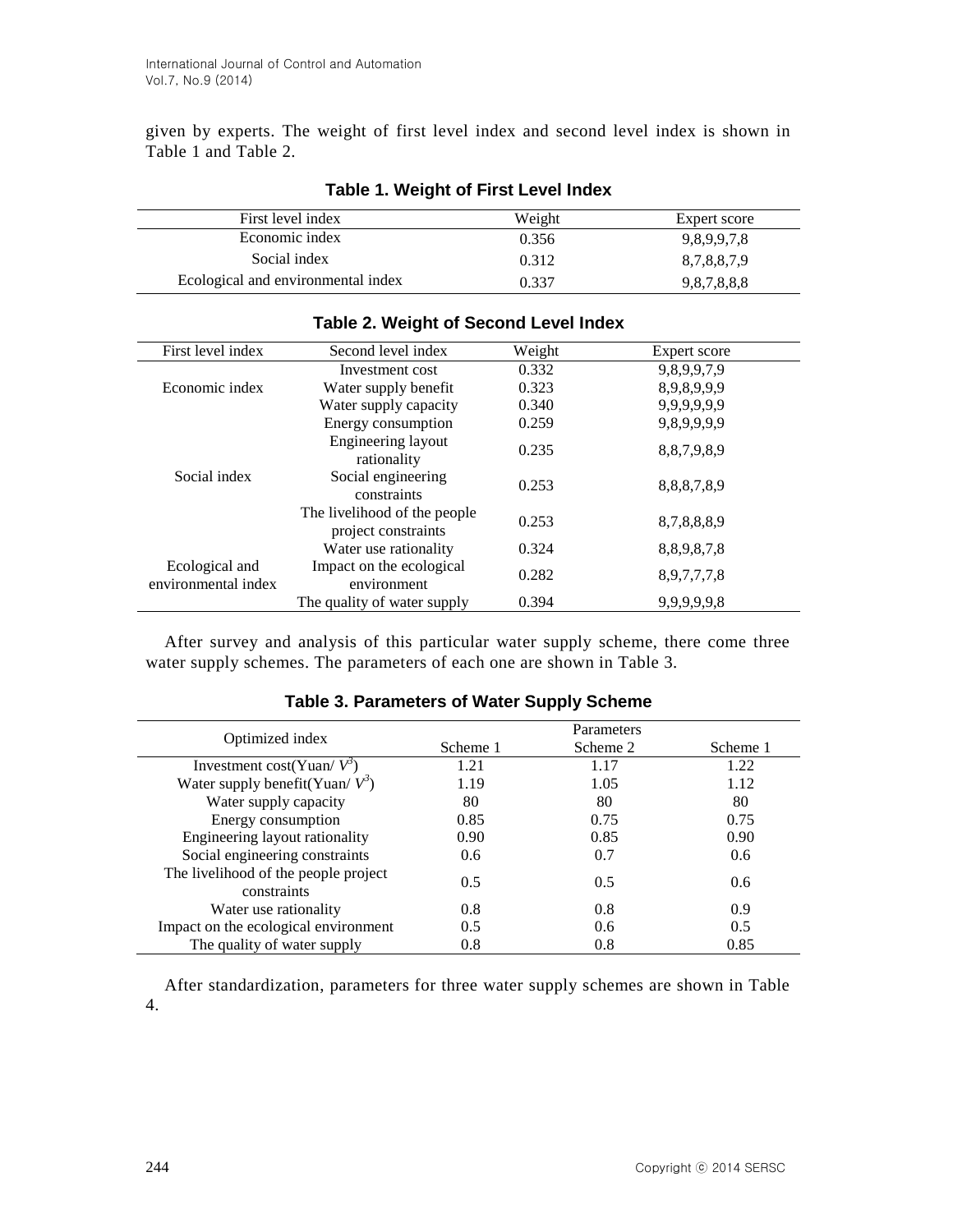| Optimized index                                     | Parameters |          |          |
|-----------------------------------------------------|------------|----------|----------|
|                                                     | Scheme 1   | Scheme 2 | Scheme 3 |
| Investment cost                                     | 0.20       | 1.00     |          |
| Water supply benefit                                | 1.00       |          | 0.50     |
| Water supply capacity                               | 1.00       | 1.00     | 1.00     |
| Energy consumption                                  | $\Omega$   | 1.00     | 1.00     |
| Engineering layout rationality                      | 1.00       |          | 1.00     |
| Social engineering constraints                      | 1.00       |          | 1.00     |
| The livelihood of the people project<br>constraints | 1.00       | 1.00     | 0        |
| Water use rationality                               | 0          |          | 1.00     |
| Impact on the ecological environment                | 1.00       |          | 1.00     |
| The quality of water supply                         |            |          | 1.00     |

## **Table 4. Parameters of Water Supply Scheme After Standardization**

Apply the grey incidence analysis algorithm to parameters after standardization and get three grey incidence degrees, as is shown in Table 5.

## **Table 5. Grey Incidence Degree of Water Supply Scheme**

| Ideal scheme                        |          | Grey incidence degree |          |  |
|-------------------------------------|----------|-----------------------|----------|--|
|                                     | Scheme 1 | Scheme 2              | Scheme 3 |  |
| The ideal best water supply scheme  | 0.719    | 0.595                 | 0.814    |  |
| The ideal worst water supply scheme | 0.594    | 0.737                 | 0.485    |  |

According to grey incidence degree model, get the integrated grey incidence sequence of three water supply scheme and the ideal best water supply scheme . Hence the optimal water supply scheme is scheme 3.

## **5. Conclusion**

This paper proposes an optimized urban water supply scheme based on the grey system theory. In the model, the optimized indicators are given and their weights are acquired through the optimized grey related analysis. So the optimized index system is objective and reliable. These indicators are subject to standardization for calculating the grey incidence degree. The integrated grey incidence degree between the water supply scheme and the ideal best water supply scheme and the ideal worst water supply scheme is calculated to make the result more reliable. Finally, empirical test on the water supply scheme of a city is conducted to prove its feasibility and reliability. This model provides scientific support for urban water supply scheme as well as for its implementation.

## **Acknowledgements**

This work is supported in part by the National Key Technology Research and Development Program of China (2012BAH32F01, 03), and the 111 Project (No.B13041).